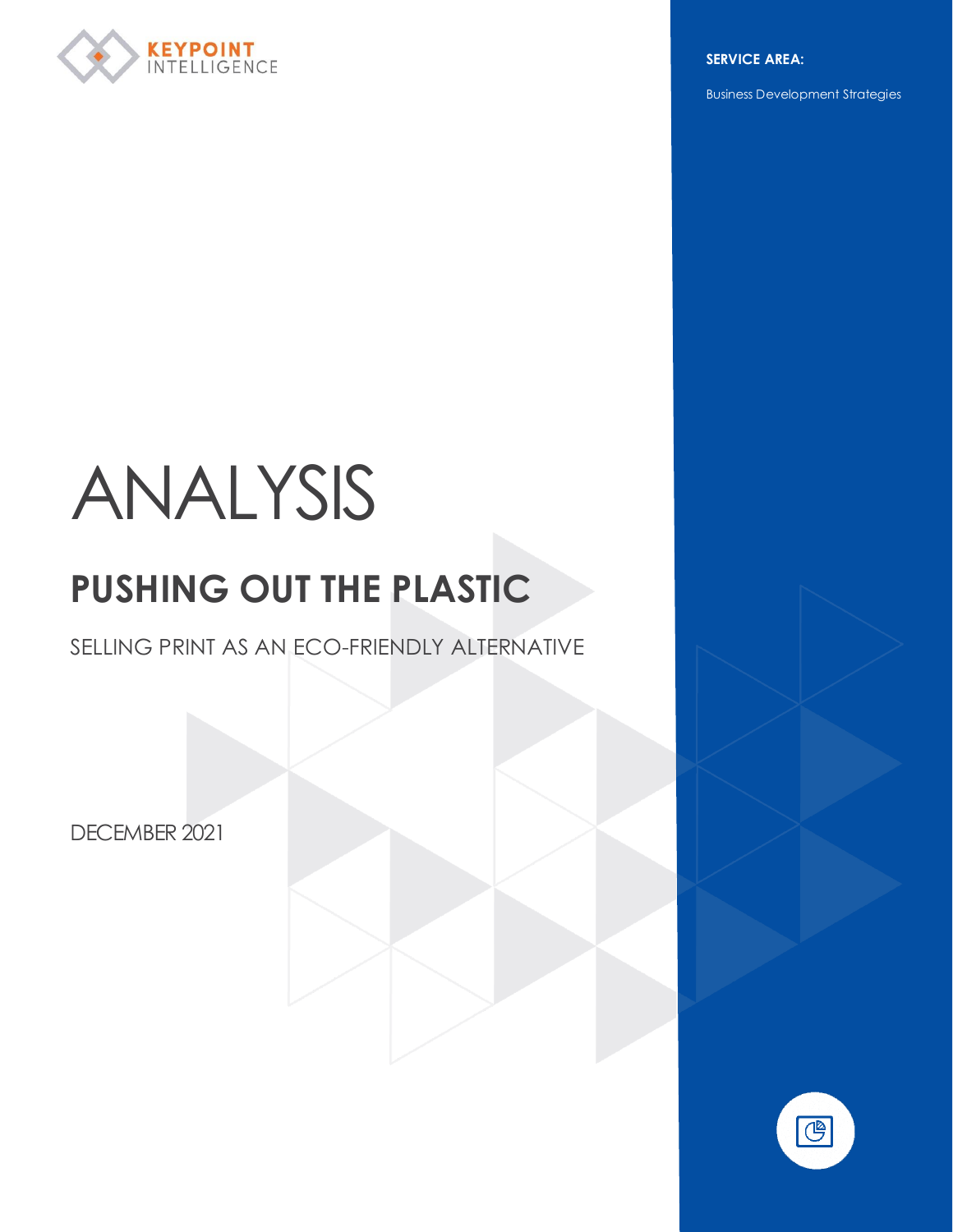## **contents**content

#### **Table of Contents**

#### **List of Figures**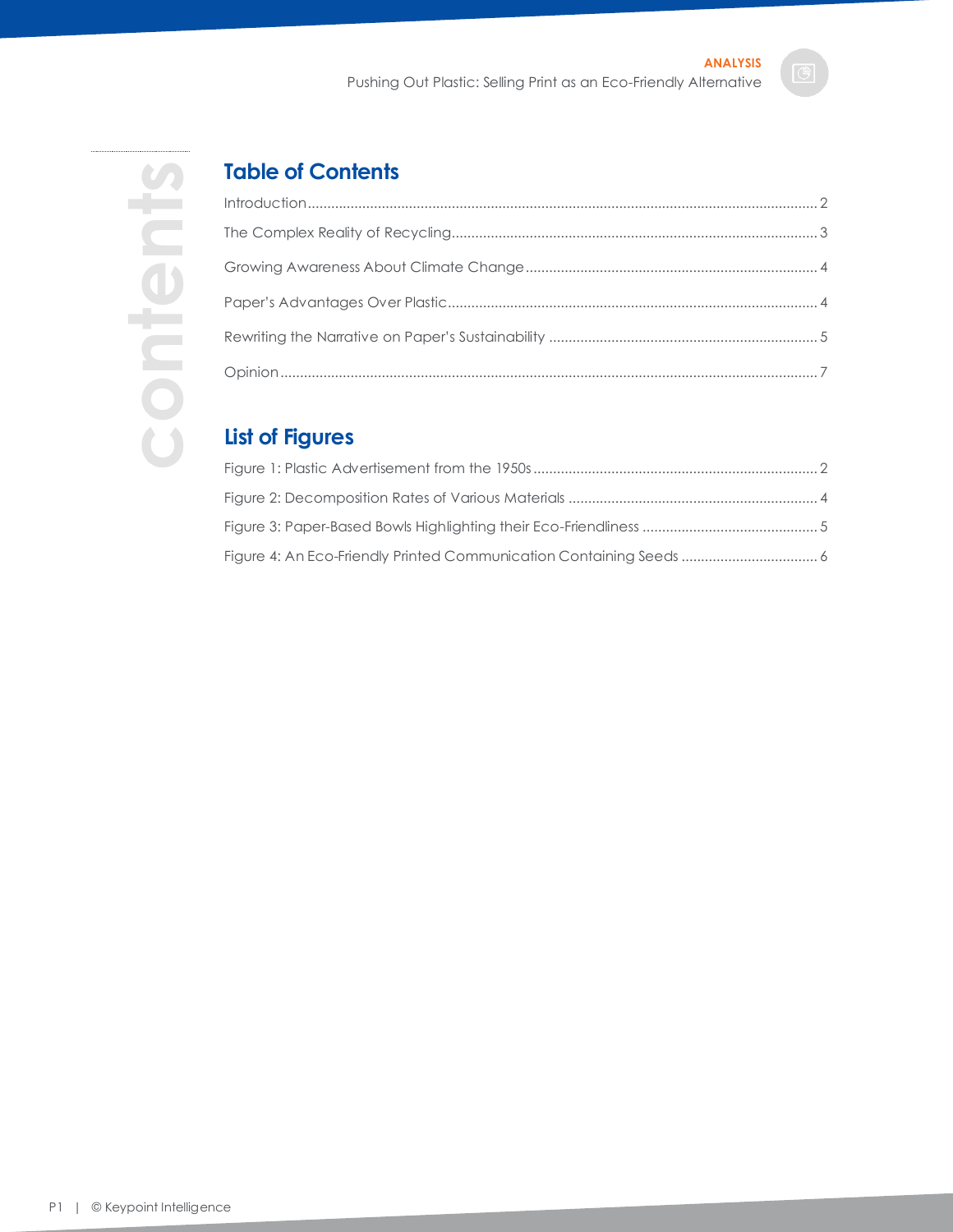#### <span id="page-2-0"></span>**Introduction**

Although plastic has been around since the latter half of the 1800s, it didn't really catch on until the 1950s. At this time, America was ready for a lighter standard of living after an era of multiple wars and The Great Depression. Plastic manufacturers marketed their product accordingly, showcasing its capabilities as a durable, light-weight, hassle-free alternative to the materials of the past.

<span id="page-2-1"></span>

#### **Figure 1: Plastic Advertisement from the 1950s**

#### Source: The HuffPost

Of course, it goes without saying that much has changed since the 1950s. In the US and around the world, fears of climate change are growing as droughts, fires, storms, and other extreme weather events become increasingly common. There is a real concern that, unless humanity invests in more sustainable practices, the damage to the environment could be catastrophic.

Plastic, once considered the perfect material for practically any situation, is now under increased scrutiny. There are numerous reasons for this, but a lot of it comes down to plastic's durability. This might seem counterintuitive, but plastic's strength and longevity has become a liability as garbage and waste continues to pile up on a global basis. People are also faced with the disturbing knowledge that microplastics now penetrate virtually every living thing on our planet.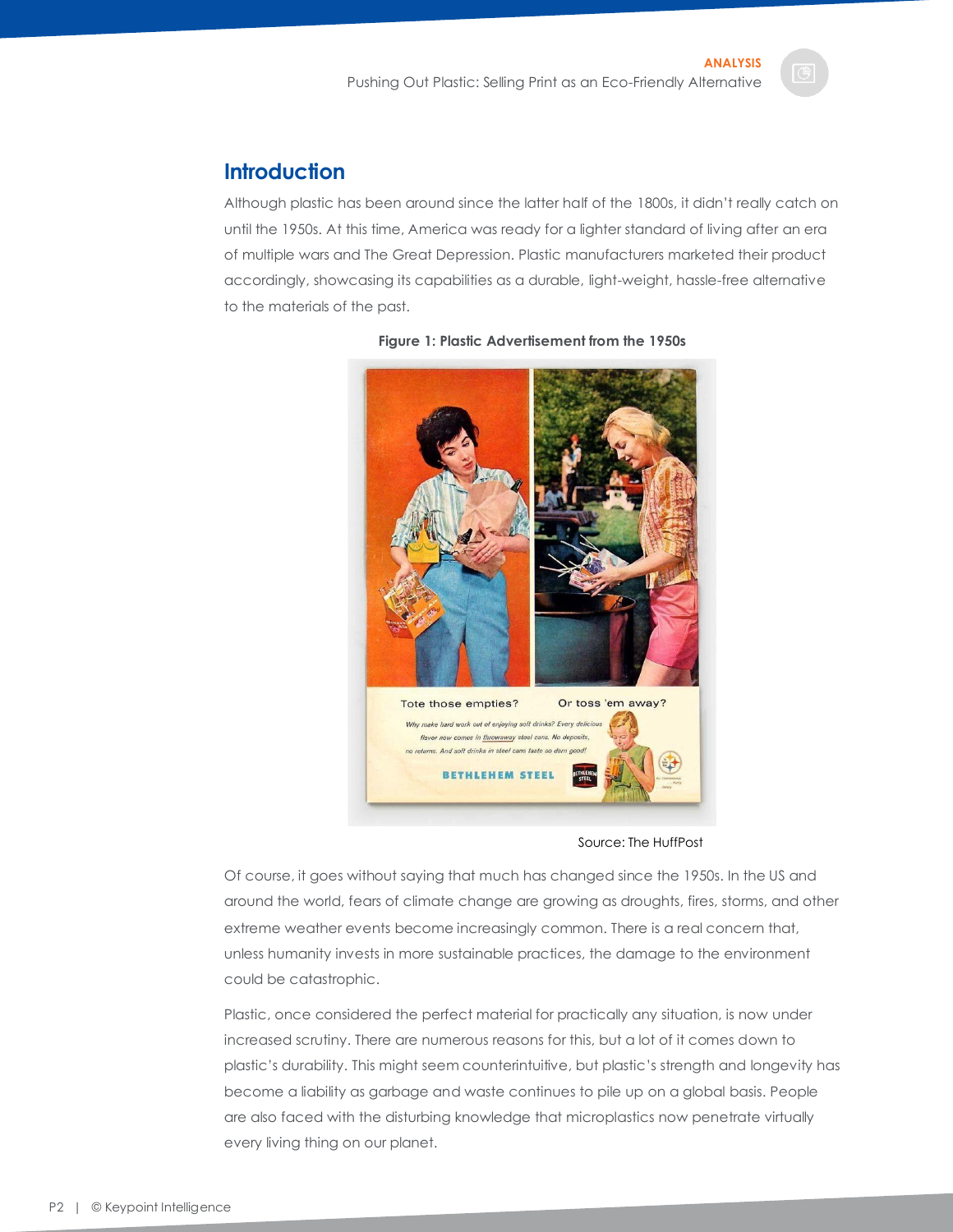Something that has become an issue for plastic may represent an opportunity for paper manufacturers, provided they can address their own problematic past when it comes to environmental damage and deforestation. With a combination of sustainability initiatives and the right marketing languages, print service providers (PSPs) can position the degradable nature of print as a serious advantage over the growing plastic problem.

#### <span id="page-3-0"></span>**The Complex Reality of Recycling**

The COVID-19 pandemic forced everyone back into their homes, at least for the short term, and enabled us to re-evaluate our daily practices. Recycling was just one of these practices, but some may wonder if recycling even makes a difference. This very topic has headlined dozens of articles over the past two years, and the answer to the question is essentially this—recycling is worth it, but it needs to be done correctly.

While the global practice of putting recyclable trash on boats and sending it to other countries for processing seems needlessly obtuse, it can make a difference in terms of sustainability – at least sometimes.<sup>1</sup> The simple truth about recycling is that there are no easy answers or solutions. Recycling is performed using a variety of very different practices and materials, and all of them have their own benefits and shortcomings.

According to National Geographic, an incredible 91% of plastic is not recycled.<sup>2</sup> The reasons for this include confusion at the consumer level—there are many different types of plastic and not all of them are easily disposed of using individual recycling bins. In addition, since plastic waste is not always measured, it is not always regulated. This basically means that a company can dispose of large amounts of recyclable plastic improperly with no immediate repercussions. In the US in 2018, a little less than 9% of plastic was recycled—the majority of which was plastic bottles.<sup>3</sup>

Paper, by contrast, is easily and very often recycled. Going back to that 2018 data, 67% of everything recycled that year in the US was paper-based.<sup>4</sup> Paper is far and away the most recycled material on the planet, making it an eco-friendly alternative to plastic. In addition, even if not recycled, most paper decomposes within six weeks. Just for comparison, it takes 400+ years for plastic to begin breaking down! The message is clear the human race might be drowning in waste, but it's certainly not paper waste.

<sup>1</sup> [https://www.theatlantic.com/science/archive/2021/01/recycling-wont-solve-climate](https://www.theatlantic.com/science/archive/2021/01/recycling-wont-solve-climate-change/617851/)[change/617851/](https://www.theatlantic.com/science/archive/2021/01/recycling-wont-solve-climate-change/617851/)

<sup>2</sup> <https://www.nationalgeographic.org/article/whopping-91-percent-plastic-isnt-recycled/>

<sup>3</sup> <https://www.livescience.com/how-much-plastic-recycling.html>

<sup>4</sup> [https://www.epa.gov/facts-and-figures-about-materials-waste-and-recycling/national](https://www.epa.gov/facts-and-figures-about-materials-waste-and-recycling/national-overview-facts-and-figures-materials)[overview-facts-and-figures-materials](https://www.epa.gov/facts-and-figures-about-materials-waste-and-recycling/national-overview-facts-and-figures-materials)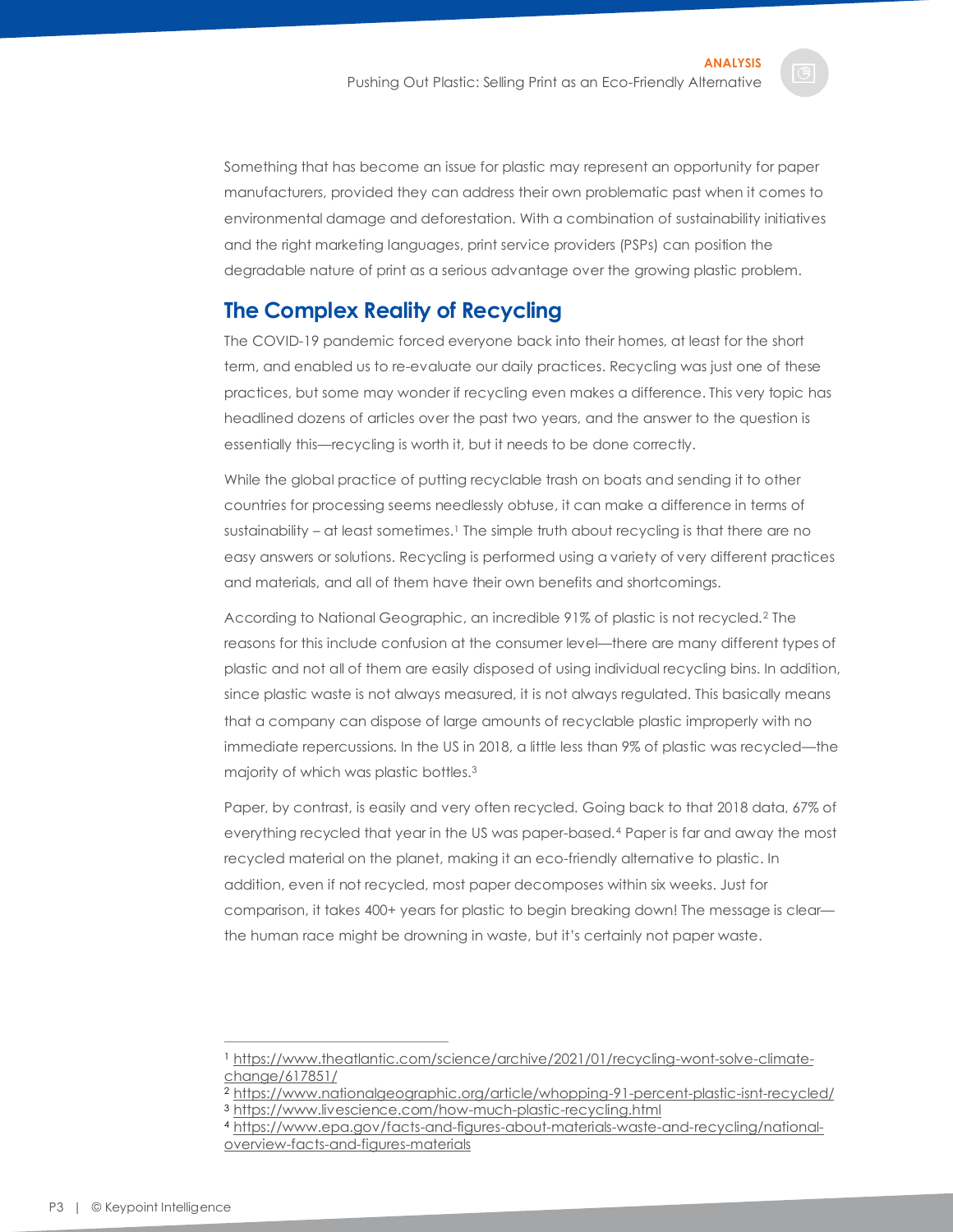<span id="page-4-2"></span>

**Figure 2: Decomposition Rates of Various Materials**

Source: The Balance

#### <span id="page-4-0"></span>**Growing Awareness About Climate Change**

While these recycling statistics are valuable for use in a marketing campaign, climate change is the real driver behind print's push for sustainability. Formerly known as global warming, climate change is causing many people to rethink the way they live, especially the younger generations. In relation to their older counterparts, Millennials and Gen Z consumers are more likely to view climate change as a priority issue that demands action.

Research gathered by the Pew Research Center shows that members of Gen Z in particular are willing to undergo shifts in behavior—including transitioning away from oilbased energy and gas-powered cars—to slow the pace of climate change. <sup>5</sup> They are also more willing to spend extra money if it means that the goods they purchase are ecofriendly and sustainable.

#### <span id="page-4-1"></span>**Paper's Advantages Over Plastic**

While climate change and print may not have immediate associations, the advantages are revealed when unraveling the various aspects of climate impact and noting the emphasis on sustainability and reducing negative eco-impact. This document already highlighted the pollution aspect in the previous section (paper trash will disappear much quicker than plastic trash), but this is only one aspect of the argument for paper.

Part of the push toward sustainability is the desire to return to "the natural." In this case, natural refers to a (largely perceived) absence of industrialization, chemical use, and

<sup>5</sup> [https://www.pewresearch.org/science/2021/05/26/gen-z-millennials-stand-out-for](https://www.pewresearch.org/science/2021/05/26/gen-z-millennials-stand-out-for-climate-change-activism-social-media-engagement-with-issue/)[climate-change-activism-social-media-engagement-with-issue/](https://www.pewresearch.org/science/2021/05/26/gen-z-millennials-stand-out-for-climate-change-activism-social-media-engagement-with-issue/)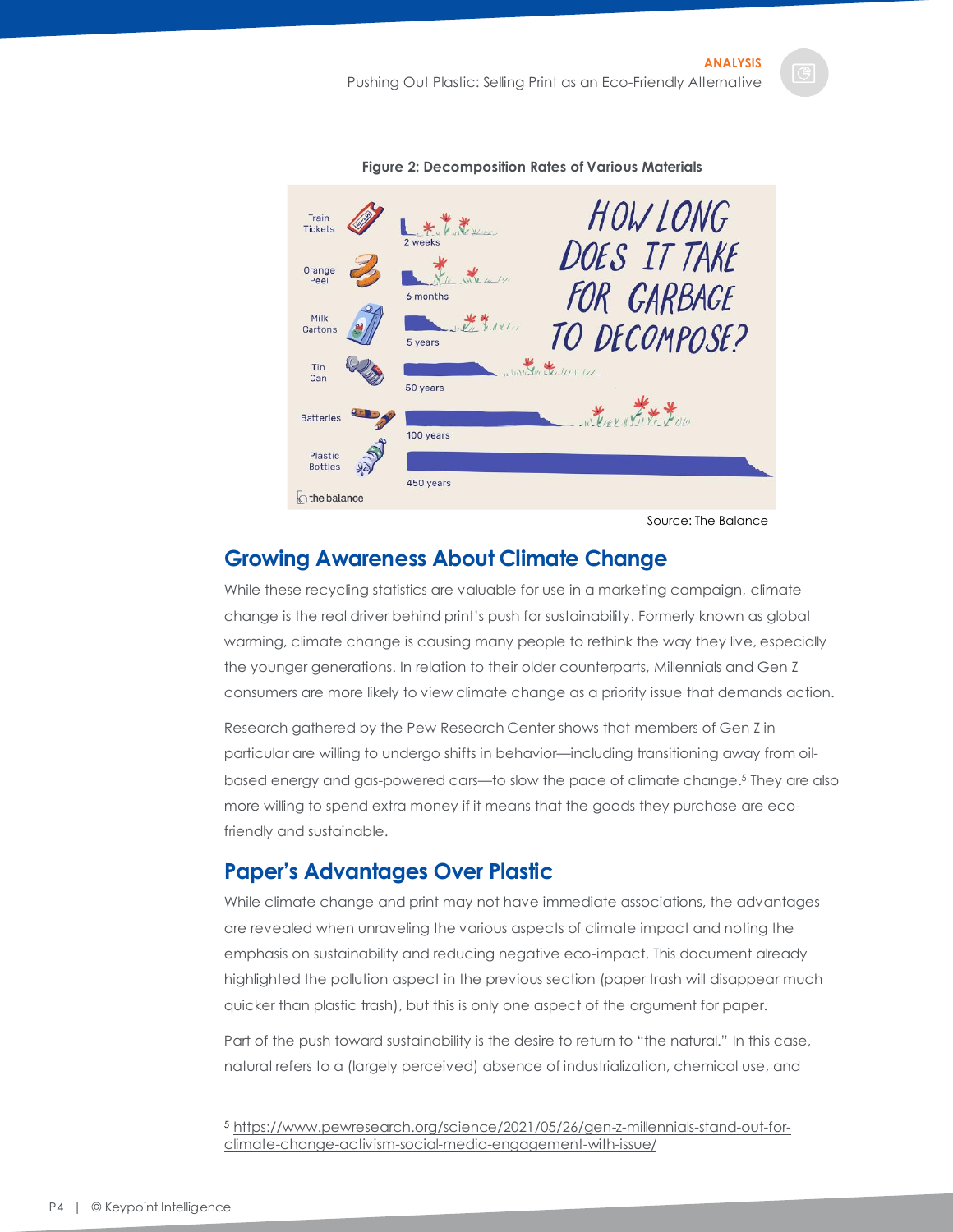processing. For example, a plastic bag is in no way natural. At first glance, most people would be unable to determine where the bag came from and, apart from the plastic, how it was made.

Paper, by contrast, can appear much more natural if it is prepared and packaged properly. Even though most people already know this, highlighting that paper is natural (i.e., made from wood) and thus biodegradable can help position it as more environmentally friendly.



#### <span id="page-5-1"></span>**Figure 3: Paper-Based Bowls Highlighting their Eco-Friendliness**

#### <span id="page-5-0"></span>**Rewriting the Narrative on Paper's Sustainability**

Of course, it would be untrue to claim that paper is intrinsically superior to plastic in terms of sustainability. Paper is heavier and involves more steps in its manufacturing, thus raising its carbon footprint. Nevertheless, until there exists a way to safely and effectively dispose of the 6 billion tons of plastic garbage already littering the planet, PSPs have an opportunity to rewrite the narrative by highlighting and emphasizing the sustainable aspects of their offerings.

Increasing paper's sustainability is largely based on recycling efforts—in this case using recycled paper as much as possible in finished products. According to findings from Penn State<sup>6</sup>, using recycled paper over fresh or virgin wood reduces air pollution by nearly 75% and water consumption by half. Given the ease of paper recycling, PSPs should take steps to not only engage in the process whenever possible, but explore opportunities to reuse that recycled paper in future products, thus reducing the need for more deforestation.

Source: Amazon

<sup>6</sup> <https://www.pennwaste.com/recycling/why-recycle/>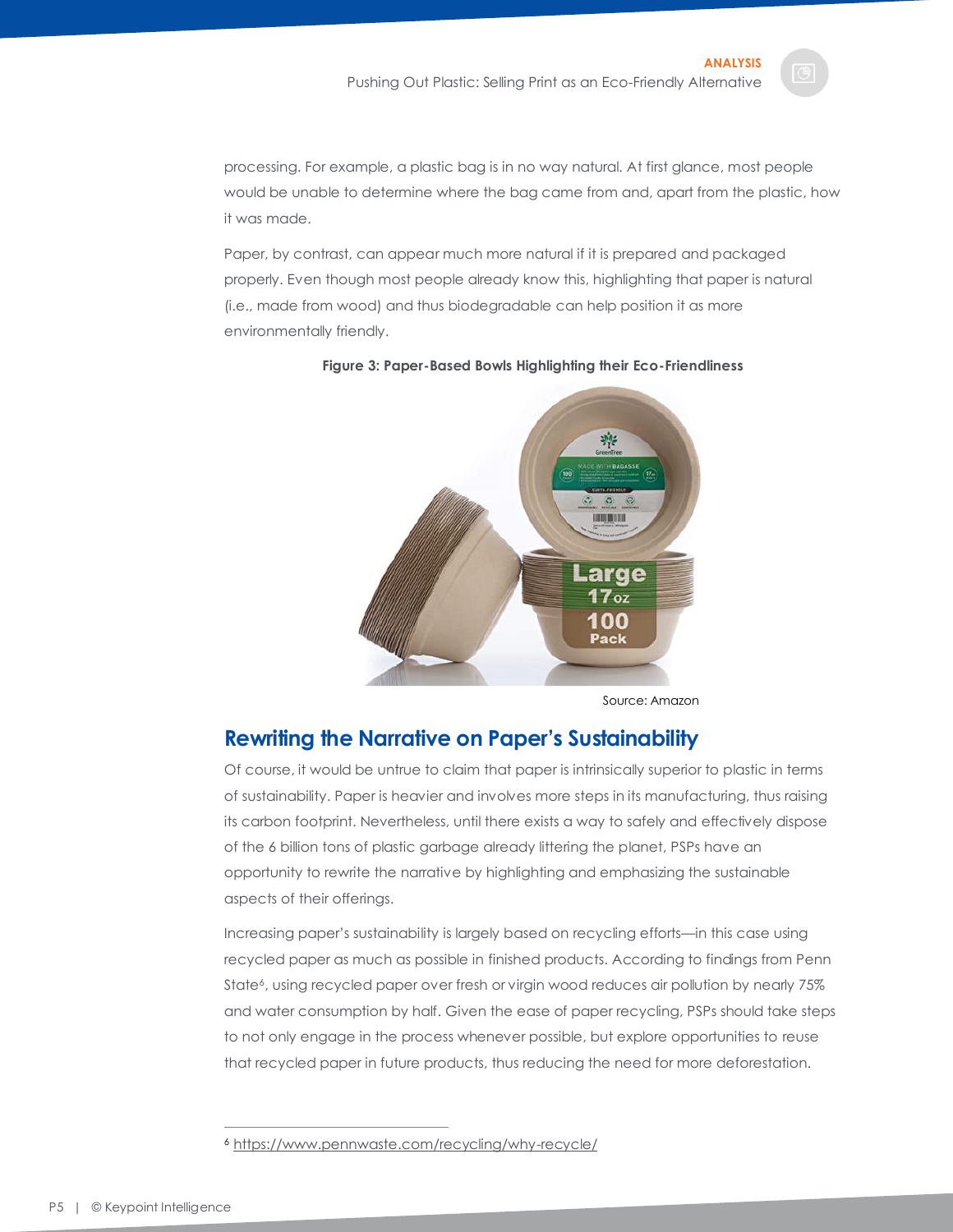Another way to improve the sustainability image of print is to highlight when fewer toxic chemicals are used, be it in paper treatment, use of dyes, or any other aspect of the creation process. This means moving away from petroleum-based inks and chlorine-based bleaches and favoring soy and vegetable-based inks when possible. Aqueous-based inks can also be an option. While it seems like these inks are only used in the creation of print, the reality is that those chemicals linger, soaking back into the ground as the print decays. If the chemicals were changed, print could in theory nourish the ground rather than poisoning it.

<span id="page-6-0"></span>

**Figure 4: An Eco-Friendly Printed Communication Containing Seeds**

Source: Boxcar Press

Lastly, the move toward shorter runs and on-demand printing has had positive impacts on print's carbon footprint. In the past, longer runs of print typically produced a large amount of waste, regardless of what was being printed or what it was being printed on. Shorter print runs make it possible to only use the materials needed to make the product, eliminating the production of print that might otherwise end up on the cutting room floor.

P6 | © Keypoint Intelligence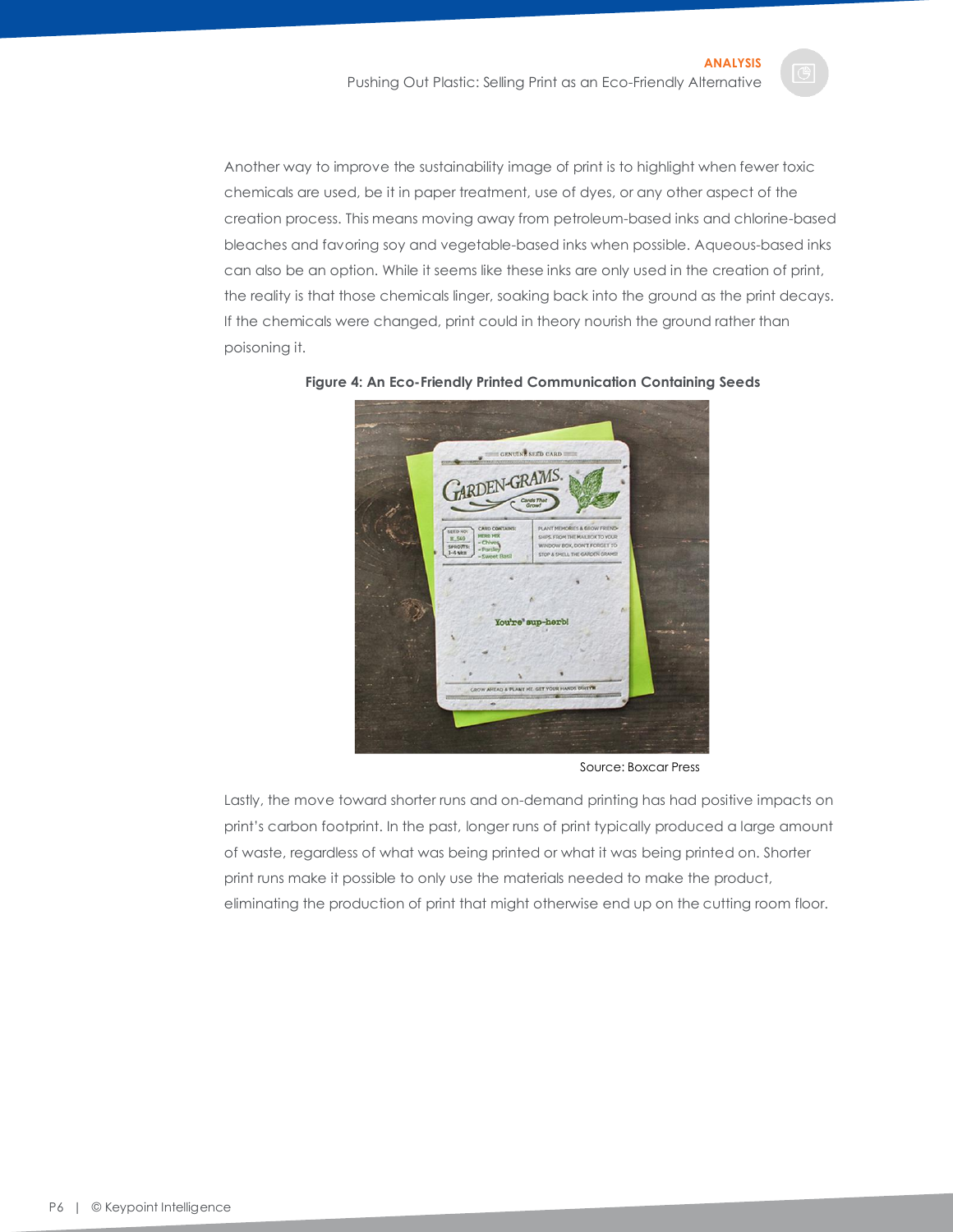#### <span id="page-7-0"></span>**Opinion**

The importance of sustainability and environmental awareness will only increase as time goes on. Every storm, every drought, every flood will bring climate change more into the forefront of public consciousness. In addition, as the younger generations age and further develop their lives and careers, they will likely bring with them a passion for addressing this problem.

PSPs need to think about how they are branded and the characteristics that are associated with their products. Today's printing companies have an opportunity to be viewed in a more positive light when it comes to sustainability. To be seen as eco-friendly, PSPs must use environmentally friendly processes whenever possible, and this includes a consideration of chemicals and inks that are used. It is also important to examine the supply chain to determine if any services can be performed more ethically and sustainably. Once all of this has been accomplished, there's only one final step—make sure your customers and prospects know what you're doing for the environment!

# **opinion**